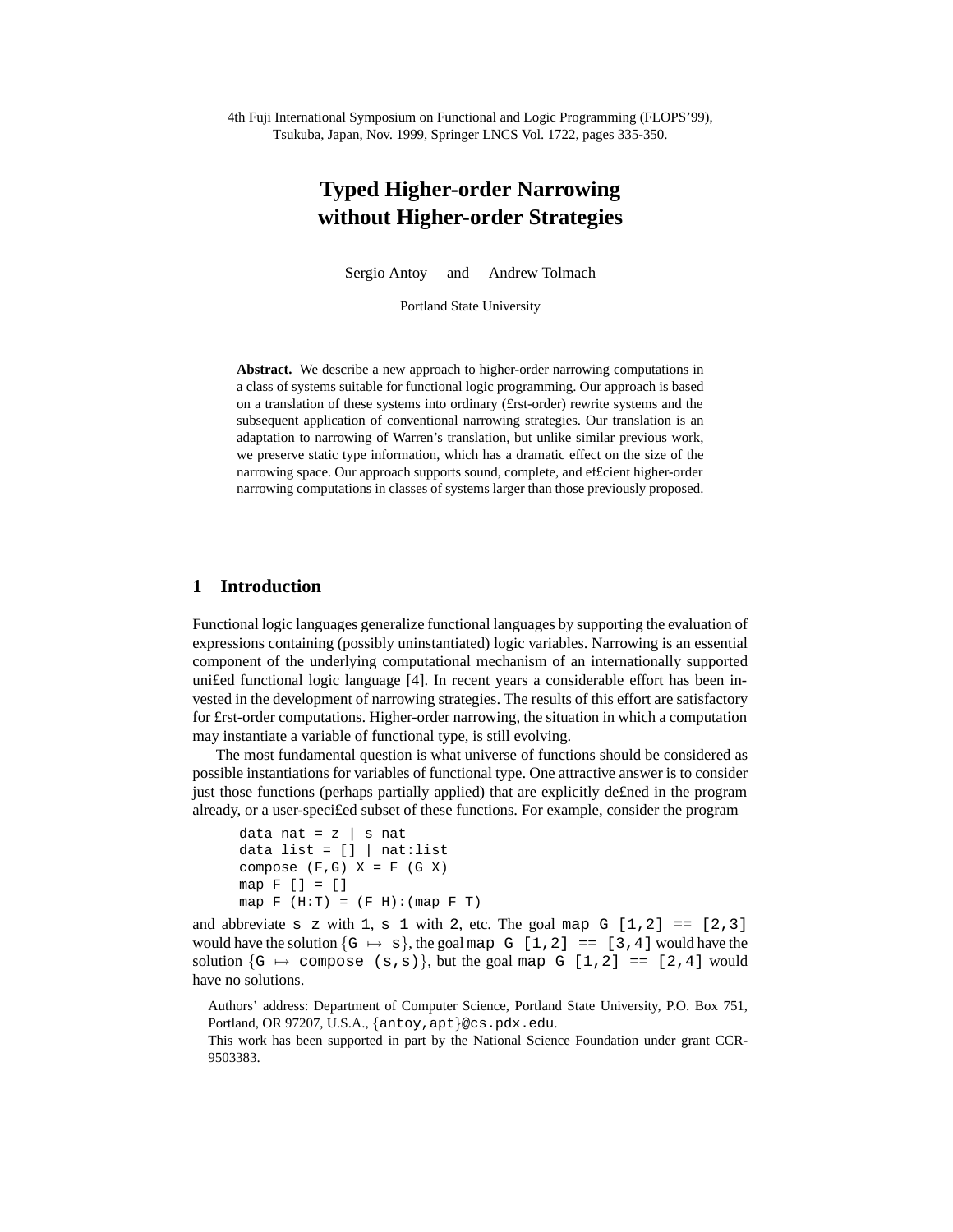This approach is quite expressive, and also relatively easy for the programmer to understand. Moreover, there is a very reasonable approach to solving higher-order problems of this kind by translating them into equivalent £rst-order problems, in which unapplied and partially applied functions are represented by constructors and implicit higher-order applications are made into explicit £rst-order applications. This idea dates back to Warren [13] for logic programs and to Reynolds [11] for functional programs. Hanus [7, 8] shows how this idea works for dynamically typed languages. González-Moreno [5] adapts the same idea to untyped narrowing.

Our contribution is to de£ne this transformation for *statically typed* source and target languages. We give a rigorous presentation for monomorphic programs and sketch an extension to polymorphic programs. The bene£ts of a typed source language are well known. The bene£ts of maintaining types during program transformation and compilation are becoming increasingly recognized in the functional programming community (e.g.,  $[14, 15]$ ); these include the ability to use ef£cient, type-speci£c data representations, the ability to perform optimizations based on type information, and enhanced con£dence in compiler correctness obtained by type-checking compiler output. In functional logic programming, typing the target language has additional dramatic, immediate effects on the narrowing space; in particular, typing allows possibly in£nite, extraneous branches of the narrowing space to be avoided. This obviously improves the ef£ciency of the language, and avoids run-time behaviors, especially for sequential implementations, that would be unintelligible to the programmer.

# **2 Background**

The most recent and comprehensive proposals of higher-order narrowing strategies differ in both the domain and the computation of the strategy. Gonzalez-Moreno [5] considers *SFL-programs*. Rules in these systems are constructor-based, left-linear, non-overlapping, conditional, and allow extra variables in the conditional part. A translation inspired by Warren [13] removes higher-order constructs from these systems and allows the use of (£rst-order) narrowing strategies for higher-order narrowing computations

Nakahara et al. [10] consider £rst-order *applicative* constructor-based orthogonal rewrite systems. A rule's left-hand side in these systems allows variables of functional type, but prohibits both the application of a variable to subterms and the presence of a function symbol in a pattern. The strategy proposed for these systems is computed by a handful of small inference steps, where "small" characterizes the fact that several inferences may be necessary to compute an ordinary narrowing step.

Hanus and Prehofer [6] consider *higher-order* inductively sequential systems. An operation in these systems has a de£nitional tree in which the patterns may contain higherorder patterns [9] as subterms and the application of variables to subterms. The strategy proposed for these systems is again computed by a handful of small inference rules that, when concatenated together, for the most part simulate a needed narrowing computation.

The domains of these strategies have a large intersection, but none is contained in any other. For example, applicative orthogonal systems include Berry's system, which is excluded from inductively sequential systems; higher-order inductively sequential systems allow higher-order patterns in left-hand sides, which are banned in SFL programs; and SFL programs use conditional rules with extra variables, which are excluded from applicative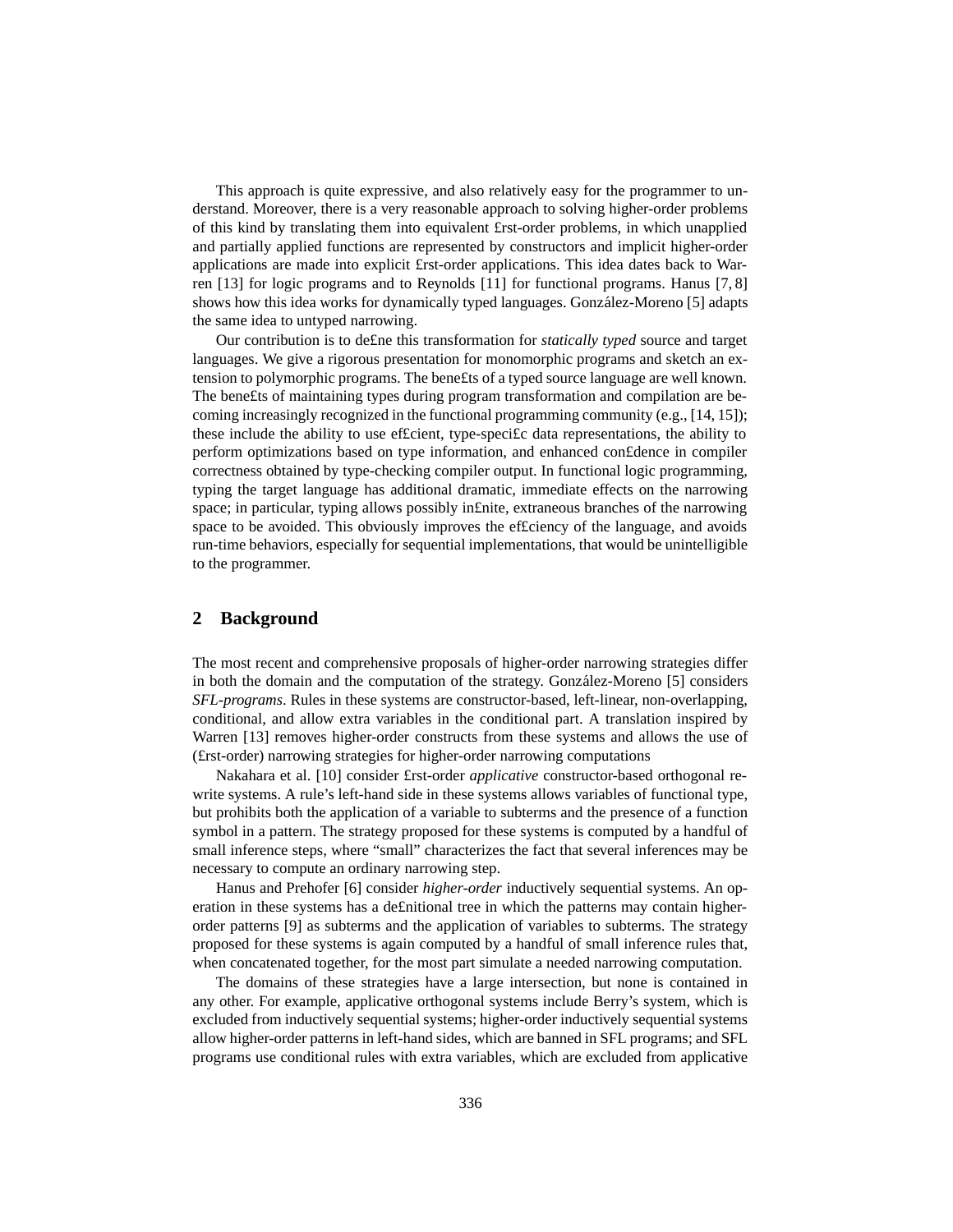systems. All the above strategies are sound and complete for the classes of systems to which they are applied.

While £rst-order narrowing is becoming commonplace in functional logic programming, the bene£ts and costs of higher-order narrowing are still being debated. Factors limiting the acceptance of higher-order narrowing are the potential inef£ciency of computations and the dif£culty of implementations. In this paper we describe a new approach to higher-order narrowing that addresses both problems. Our approach is based on a program translation, similar to  $\left[3, 5, 11-13\right]$ , that replaces higher-order narrowing computations in a source program with £rst-order narrowing computations in the corresponding target program. Our approach expands previous work in three directions.

- (1) We use a translation [12] that preserves type information of the source program. Type information dramatically affects the size of the narrowing space of a computation.
- (2) We present our technical results for the same class of systems discussed in  $[10]$ . We will argue later that our approach extends the systems considered in [5] and with minor syntactic changes extends the systems considered in [6], too.
- (3) For a large class of source programs of practical interest [4], our approach supports optimal, possibly non-deterministic, higher-order functional logic computations [1] without the need for a higher-order narrowing strategy.

## **3 Language**

#### **3.1 Basics**

We describe our approach with reference to a monomorphically typed functional logic language L, whose abstract syntax is speci£ed in Figure 1. For ease of presentation, we explicitly type all functions, constructors, and variables, but types could be inferred (and we therefore omit some typing information in the concrete examples in this paper). The abstract syntax is something of a compromise among the conventional notations for functional programs, logic programs, and rewrite systems. The concrete syntax of functional logic languages that could bene£t from our approach could be much richer, e.g., it could allow in£x operators, ad-hoc notation for numeric types and lists, nested blocks with locally scoped identi£ers, anonymous functions, etc. Programs in languages with these features are easily mapped to programs in our language during the early phases of compilation. Thus, our approach is perfectly suited for contemporary functional logic languages, too.

A *program* is a collection of *constructor* declarations and *function* de£nitions. Constructors and functions are collectively called *symbols*; we use identifiers not beginning with upper-case letters for symbol names. Each symbol s has a unique associated nonnegative arity, given by ar(s). A function de£nition consists of one or more *rules* (not necessarily contiguously presented); each rule has a left-hand side which is a sequence of *patterns* and a right-hand side which is an *expression*. All the rules for a function of arity  $n$  must have  $n$  patterns. The patterns control which right-hand side(s) should be invoked when the function is applied; they serve both to match against actual arguments and to bind local variables mentioned in the right-hand side. Patterns are *applicative terms*, i.e., they are built from *variables*, fully-applied constructors, partially-applied functions, and *tuples*. This de£nition of "*applicative*" generalizes the one in [10], in that it permits partiallyapplied functions. In the logic programming tradition, we reserve identi£ers beginning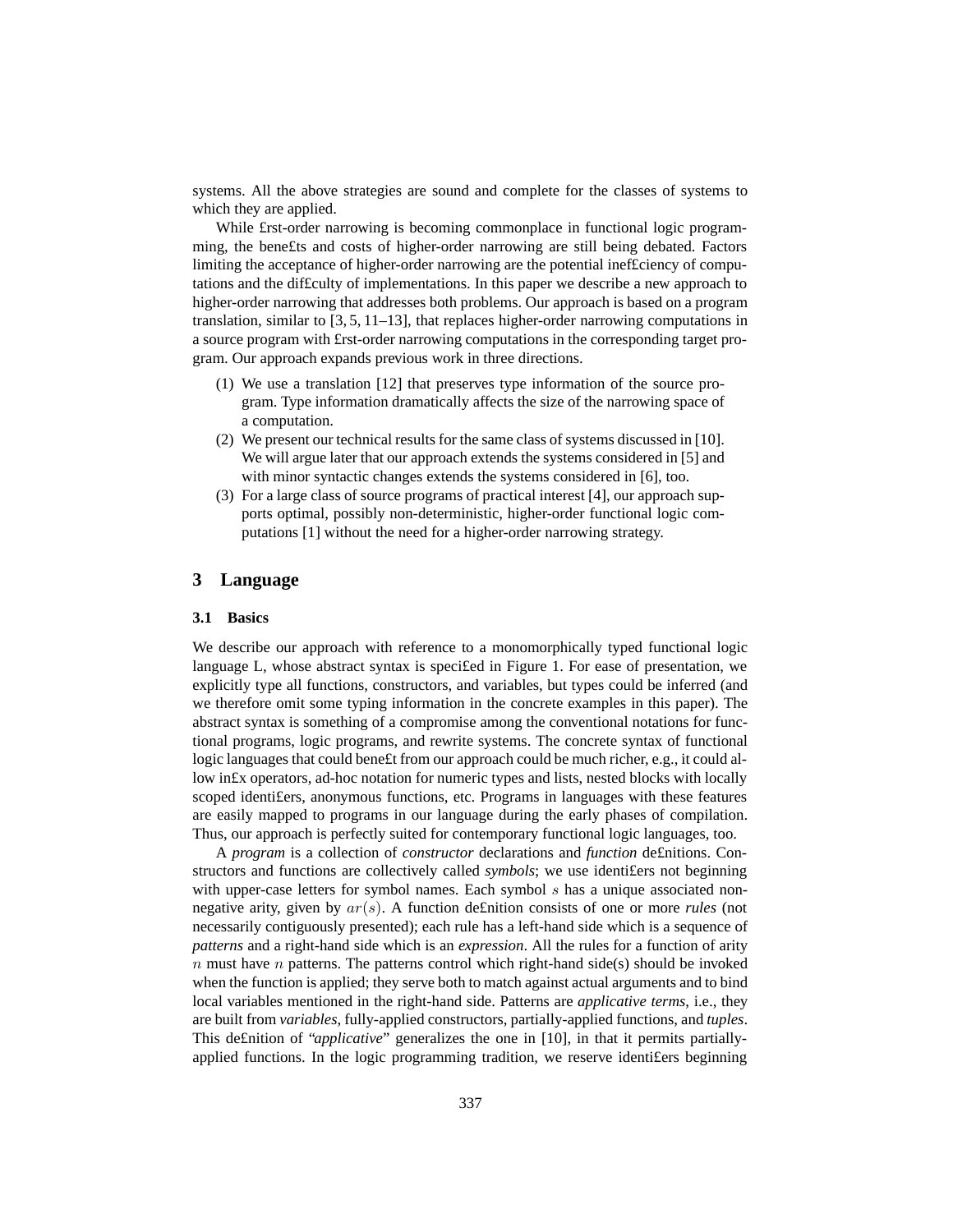| (algebraic types) | $d := identifer$                                                                                    |                                                   |  |
|-------------------|-----------------------------------------------------------------------------------------------------|---------------------------------------------------|--|
| (types)           | $t := d$                                                                                            | (algebraic types)                                 |  |
|                   |                                                                                                     | (tuples; $n \geq 0$ )                             |  |
|                   | $\begin{array}{cc} \mid & (t_1,\ldots,t_n) \\ \mid & (t\rightarrow t) \end{array}$                  | (functions)                                       |  |
|                   |                                                                                                     |                                                   |  |
| (variables)       |                                                                                                     | $v :=$ identifer beginning with upper-case letter |  |
| (constructors)    | $c := identifer$                                                                                    |                                                   |  |
| (functions)       | $f := identifer$                                                                                    |                                                   |  |
| (symbols)         | $s := c   f$                                                                                        |                                                   |  |
|                   |                                                                                                     |                                                   |  |
| (problems)        | $problem := (program, goal)$                                                                        |                                                   |  |
|                   |                                                                                                     |                                                   |  |
| (programs)        | $program := dec_1 \dots dec_m rule_1 \dots rule_n \quad (m, n \ge 0)$                               |                                                   |  |
|                   |                                                                                                     |                                                   |  |
| (goals)           | $goal := (v_1 : t_1, \ldots, v_n : t_n) e_1 == e_2$ ( $v_i$ disjoint)                               |                                                   |  |
|                   |                                                                                                     |                                                   |  |
| (constr. decl.)   | $dec := c : t_1 \rightarrow \ldots \rightarrow t_n \rightarrow d$                                   | $(n = ar(c))$                                     |  |
|                   |                                                                                                     | $(n = ar(f))$                                     |  |
|                   | (function rules) $rule := f p_1  p_n = e$                                                           |                                                   |  |
| (patterns)        | $p := (v : t)$                                                                                      | (variable)                                        |  |
|                   |                                                                                                     | (constructor; $n \leq ar(c)$ )                    |  |
|                   |                                                                                                     | (function; $n < ar(f)$ )                          |  |
|                   | $\begin{array}{cc} & (c\ p_1 \dots p_n) \\ & (f\ p_1 \dots p_n) \\ & (p_1, \dots, p_n) \end{array}$ | $(n \geq 0)$ (tuple)                              |  |
|                   |                                                                                                     |                                                   |  |
| (expressions)     | $e := v$                                                                                            | (variable)                                        |  |
|                   |                                                                                                     | (constructor or function)                         |  |
|                   |                                                                                                     | (tuple)                                           |  |
|                   | $\begin{array}{ c }   & (e_1,\ldots,e_n) \\   & (e_1\ e_2) \end{array}$                             | (application)                                     |  |
|                   |                                                                                                     |                                                   |  |

**Fig. 1.** Abstract syntax of functional logic language L. By convention, type arrows associate to the right and expression applications associate to the left. Each symbol s has a £xed associated arity, given by  $ar(s)$ . Only partially-applied function symbols are allowed in a pattern.

with upper-case letters for variables. Expressions are built from symbols, variables, tuples and binary application denoted by juxtaposition. Intuitively, function applications evaluate to the right-hand side of a matching rule, and constructor applications evaluate to themselves. Parentheses in expressions are avoided under the convention that application is left associative.

Functions (and constructors) are *curried*; that is, a function f of arity  $ar(f) > 1$ is applied to only one argument at a time. This permits the manipulation of partiallyapplied functions, which is fundamental to expressing higher-order algorithms involving non-local variables. Unlike conventional functional and functional logic languages, which treat functions as black boxes, we permit matching against unapplied or partially-applied functions (or constructors). We delay the discussion of this feature until Section 6 when we compare our approach with [6]. It is often useful (particularly in presenting the result of our translation system) to describe uncurried functions that take their arguments "all at once;" this is done by specifying an arity-1 function taking a tuple argument.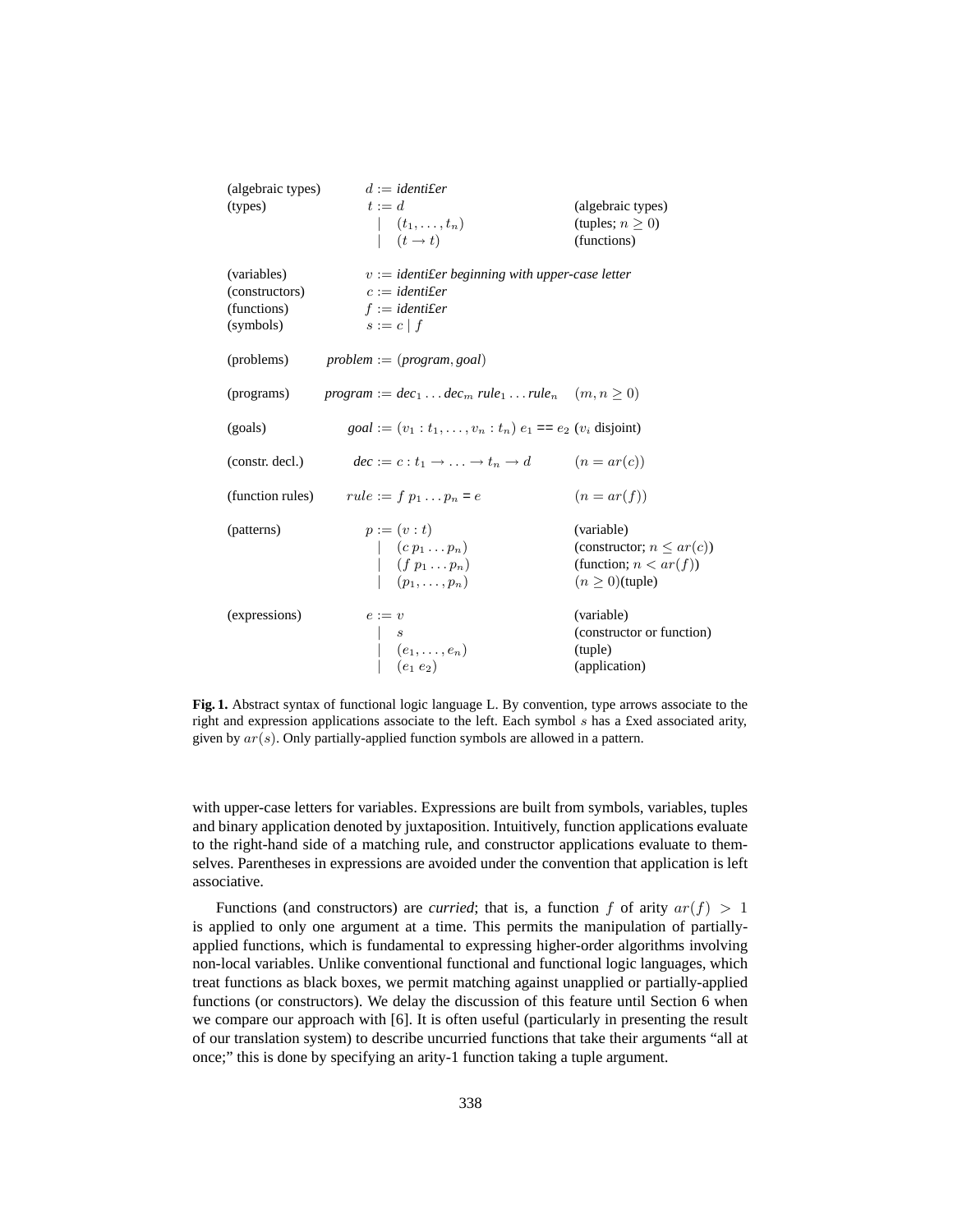A *problem* (p, g) consists of a program p and a goal g. A *goal* consists of a sequence of variable declarations followed by an *equation*, an expression of the form  $e_1 = e_2$ . Any variables appearing in  $e_1$  or  $e_2$  must appear in a declaration. There is no loss of generality in restricting goals to equations. A problem *solution* is a substitution  $\theta$  (see Sect. 3.4) from the variables declared in the goal to applicative terms, such that  $\theta(e_1)$  and  $\theta(e_2)$  reduce to the same applicative term.

#### **3.2 Typing**

L is an explicitly typed, monomorphic language. Types include algebraic types, whose values are generated by constructors; tuple types; and function types. The typing rules are speci£ed in Figure 2 as a collection of judgments for the various syntactic classes. The judgment  $E \vdash_{class} phrase : t \Rightarrow E'$  asserts that *phrase* of syntactic category *class* is well-typed with type t in environment E, and generates an environment  $E'$ ; judgments for speci£c classes may omit one or more of these components. Environments map symbols and variables to types. Note that all functions are potentially mutually recursive.

Each variable declaration (in rules or goals) has an explicit type annotation; together with the typing rules these allow us to assume the existence of a well-de£ned function *typeof* (), mapping each (well-typed) expression or pattern to its type. A solution substitution  $\{v_i \mapsto e_i\}$  is well-typed if and only if  $\forall i, type of(v_i) = type of(e_i)$ . In practice, we could generate the type annotations for L automatically by inference from a source program with missing or incomplete type annotations.

## **3.3 Relationship to Term Rewriting**

A program p may be viewed as a rewrite system  $(\Sigma, \mathcal{R})$  where

- **–** Σ is a *signature*, i.e., a set of symbols (partitioned into functions and constructors), with associated types, consisting of those symbols that appear in  $p$ ;
- **–** R is the set of *rewrite rules* consisting of the function rules in p.

In the terminology of [10], our system is an *applicative term rewriting system* (ATRS) using our slightly generalized notion of *applicative term*. We do not specify other fundamental properties, such as left-linearity, or non-overlapping of rules, though each of these may be useful in practice. For simplicity of presentation, we prohibit extra variables on the right-hand sides of rules, but these could be added similarly to goal variables without fundamental dif£culty, as could conditions to the rules.

## **3.4 Evaluation**

This view of programs as rewrite systems de£nes the notion of evaluation for our system. We de£ne the evaluation of variable-free expressions as ordinary rewriting. An expression is in normal form if it cannot be further rewritten. Orthogonal (left-linear and non-overlapping) programs will be con¤uent, but not necessarily terminating. Well-typed expressions enjoy the *subject reduction* property, which says that their type is invariant under reduction.

As noted above, a problem solution is a substitution from the variables declared in the goal to applicative terms. This de£nition doesn't indicate how a solution might be found.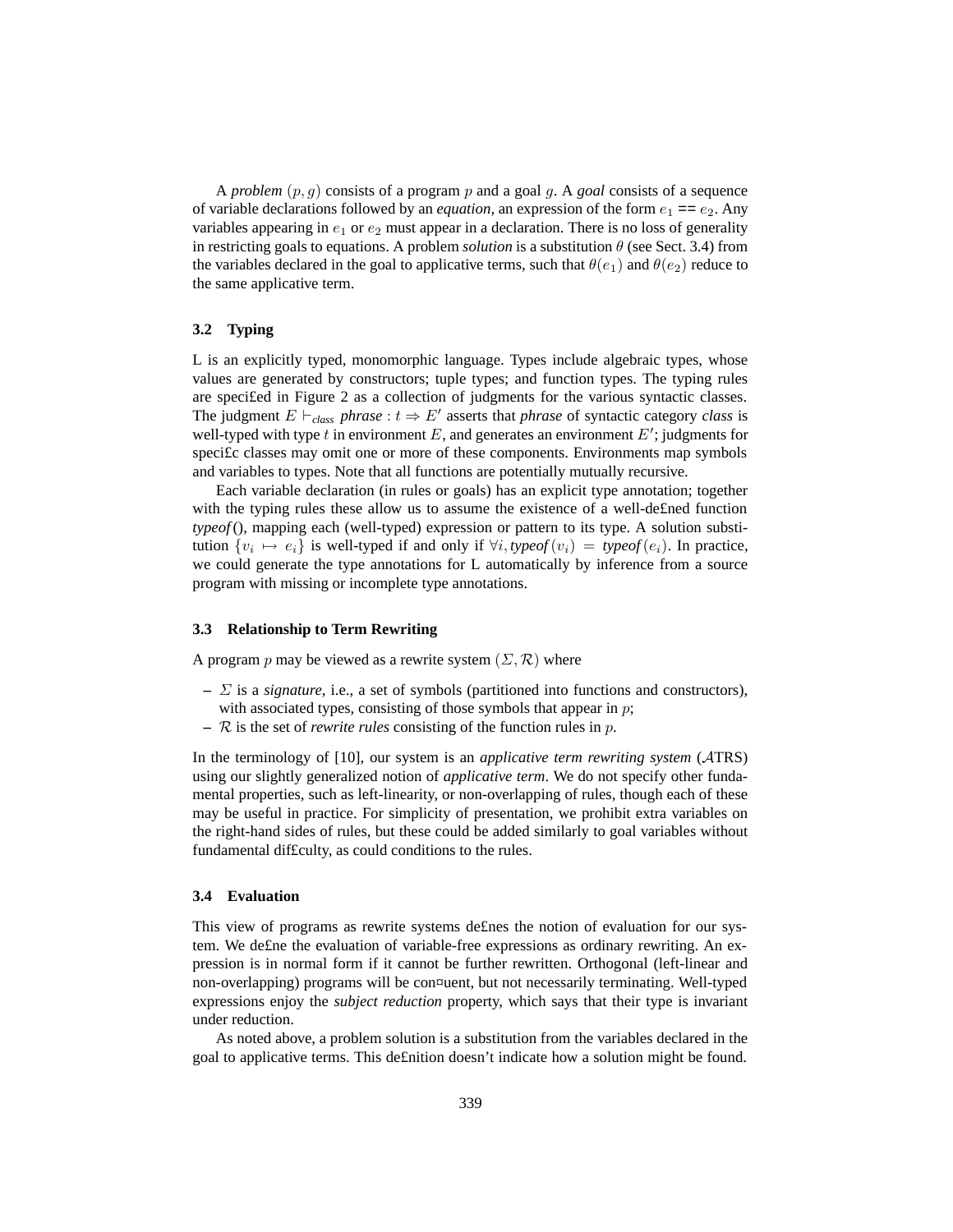| $\vdash_{\textit{program}} \textit{program} \Rightarrow E \quad E \vdash_{\textit{goal}} \textit{goal}$ |                                   |  |
|---------------------------------------------------------------------------------------------------------|-----------------------------------|--|
|                                                                                                         | $\vdash_{problem}(program, goal)$ |  |

$$
E \vdash_{rule} \text{elec}_{1} \Rightarrow E_{1} \dots \vdash_{dec} \text{dec}_{m} \Rightarrow E_{m}
$$
\n
$$
E \vdash_{rule} \text{rule } \text{rule } 1 \Rightarrow E_{m+1} \dots E \vdash_{rule} \text{rule } \text{rule } \text{rule } n \Rightarrow E_{m+n}
$$
\n
$$
E = E_{1} + \dots + E_{m+n}
$$
\n
$$
\overline{\vdash_{program} dec_{1} \dots dec_{m} rule_{1} \dots rule_{n}} \Rightarrow E
$$

- $E + \{v_1 \mapsto t_1, \ldots, v_n \mapsto t_n\} \vdash_e e_i : t(i = 1, 2)$  $E \vdash_{goal} (v_1 : t_1, \ldots, v_n : t_n) e_1 = e_2$
- $\overline{\mathcal{A}_{dec} c : t_1 \to \ldots \to t_n \to d} \Rightarrow \{c \mapsto t_1 \to \ldots \to t_n \to d\}$

$$
E(f) = t_1 \rightarrow \dots \rightarrow t_n \rightarrow t \quad E \vdash_p p_i : t_i \Rightarrow E_i (1 \leq i \leq n) \quad E + E_1 + \dots + E_n \vdash_e e : t
$$
  

$$
E \vdash_{rule} f p_1 \dots p_n = e \Rightarrow \{f \mapsto t_1 \rightarrow \dots \rightarrow t_n \rightarrow t\}
$$

$$
\overline{E \vdash_{p} (v:t): t \Rightarrow \{v \mapsto t\}}
$$
\n
$$
\underline{E(c) = t_{1} \rightarrow \ldots \rightarrow t_{n} \rightarrow d \quad E \vdash_{p} p_{i}: t_{i} \Rightarrow E_{i}(1 \leq i \leq n)}{E \vdash_{p} (c \ p_{1} \ldots p_{n}): d \Rightarrow E_{1} + \ldots + E_{n}}
$$
\n
$$
\underline{E(f) = t_{1} \rightarrow \ldots \rightarrow t_{n} \rightarrow t \quad E \vdash_{p} p_{i}: t_{i} \Rightarrow E_{i}(1 \leq i \leq m)}{E \vdash_{p} (f \ p_{1} \ldots p_{m}): t_{m+1} \rightarrow \ldots \rightarrow t_{n} \rightarrow t \Rightarrow E_{1} + \ldots + E_{m}}
$$
\n
$$
\underline{E \vdash_{p} p_{i}: t_{i} \Rightarrow E_{i}(1 \leq i \leq n)}{E \vdash_{p} (p_{1}, \ldots, p_{n}): (t_{1}, \ldots, t_{n}) \Rightarrow E_{1} + \ldots + E_{n}}
$$
\n
$$
\underline{E(v) = t}
$$
\n
$$
\overline{E \vdash_{e} v: t}
$$
\n
$$
\underline{E \vdash_{e} e_{i}: t_{i}(1 \leq i \leq n)} \qquad \underline{E \vdash_{e} e_{1}: t_{2} \rightarrow t \quad E \vdash_{e} e_{2}: t_{2} \Rightarrow E \vdash_{e} (e_{1}, \ldots, e_{n}): (t_{1}, \ldots, t_{n}) \qquad E \vdash_{e} (e_{1} e_{2}): t}
$$

**Fig. 2.** Typing rules for language L. The environment union operator  $E_1 + E_2$  is defined only when  $E_1$  and  $E_2$  agree on any elements in the intersection of their domains.

To be more concrete, we de£ne the evaluation of a problem to mean the computation of a solution substitution by a sequence of *narrowing* steps. Formally, a *substitution* is a mapping from variables to terms which is the identity almost everywhere. Substitutions are extended to homomorphisms from terms to terms. The narrowing relation on  $R$ , denoted  $\gamma_R^*$ , is defined as follows:  $e \gamma_R^* e_{p,l=r} e'$ , iff  $\theta$  unifies  $e_{|p|}$  (the subterm of e at position p)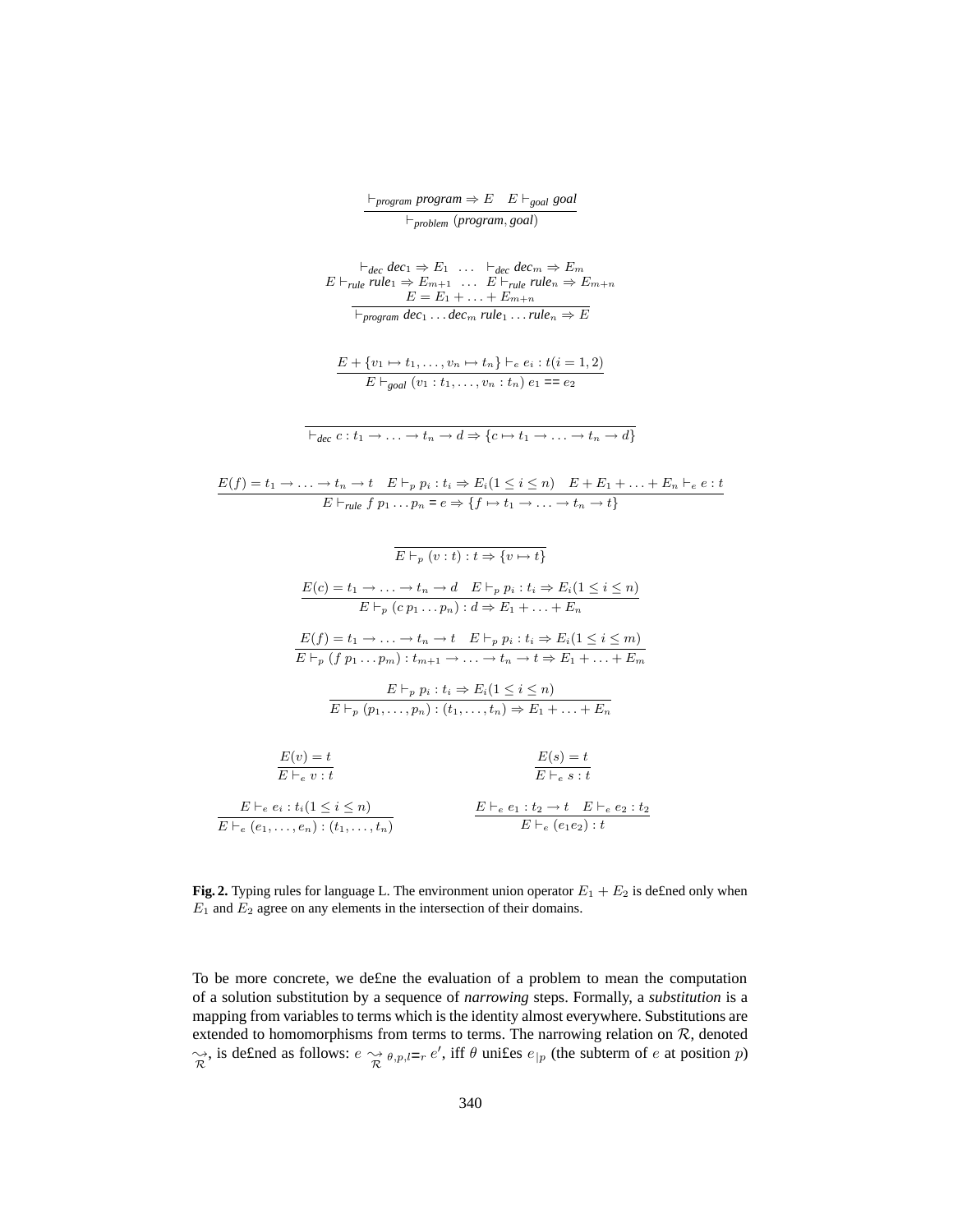with the left-hand side l of some rule  $l=r$  (with fresh variables), and  $e' = \theta(e[r]_p)$  (where  $e[r]_p$  is the result of replacing the subterm at position p of e by r). We will drop  $\theta$ , p, or  $l=r$  from this notation when they are irrelevant. When presented, the representation of  $\theta$ will be restricted to the variables of a goal.

As habitual in functional logic languages with a lazy operational semantics, we de£ne the validity of an equation as a strict equality on terms denoted by the in£x operator  $==$ . Because of the applicative nature of our systems, strict equality is de£ned by the families of rules

 $c == c = true,$   $\forall c$  $c X_1 ... X_n = c Y_1 ... Y_n = X_1 = Y_1 \wedge ... \wedge X_n = Y_n, \quad \forall c, ar(c) \geqslant n > 0$  $(X_1, \ldots, X_n) = (Y_1, \ldots, Y_n) = X_1 = Y_1 \wedge \ldots \wedge X_n = Y_n, \forall n > 0$  $f == f = true,$   $\forall f, ar(f) > 0$  $f X_1 ... X_n = f Y_1 ... Y_n = X_1 = Y_1 \wedge ... \wedge X_n = Y_n, \quad \forall f, ar(f) > n \geq 0$  $true \wedge X = X$ 

where  $c$  is a constructor and  $f$  is a function. (Recall that our language allows only partiallyapplied function symbols in a pattern.)

A sequence of narrowing steps  $g \overset{*}{\underset{\mathcal{R}}{\sim}} \theta$  true, where  $\mathcal R$  is the set of rules of p, is called an *evaluation* of  $(p, q)$  producing *solution*  $\theta$ .

As a very simple example, consider the following problem, taken from [5, Ex. 1] (originally from [13]).

```
z : nat
s : nat -> nat
twice (F:\texttt{nat}-\texttt{nat}) (X:\texttt{nat}) = F (F \ X)(G:(nat->nat)->nat->nat)) G s z == s (s z)
```
A solution of this problem is the substitution  $\{G \mapsto \text{twice}\}\$ . It is computed by the following evaluation.

G s z == s (s z) 
$$
\leadsto_{\{\text{G}\mapsto \text{twice}\}}
$$
 s (s z) == s (s z)  $\overset{+}{\leadsto}_{\{\}}$  true

Note that we still haven't suggested a strategy for choosing the appropriate sequence of narrowing steps. In fact, while a great deal is known about ef£cient strategies for £rstorder programs, we understand much less about higher-order ones. We will show shortly, however, that typing information can be a valuable guide to computing an ef£cient strategy. The main idea of this paper is to reduce the higher-order case to the £rst-order one while maintaining typability, as described in the next section.

# **4 Translation**

The idea behind the translation is to encode all unapplied or partially-applied symbols<sup>1</sup> as constructors (called *closure constructors*), grouped into new algebraic data types (*closure types*), and replace all applications in the original program by applications of special new *dispatch functions*. As its name suggests, a dispatch function takes a closure constructor as argument, and, based on the value of that argument, dispatches control to (a translation

<sup>&</sup>lt;sup>1</sup> Because constructors in the source program can be treated just like £rst-class functions (e.g., as arguments to higher-order functions), they are encoded just like functions.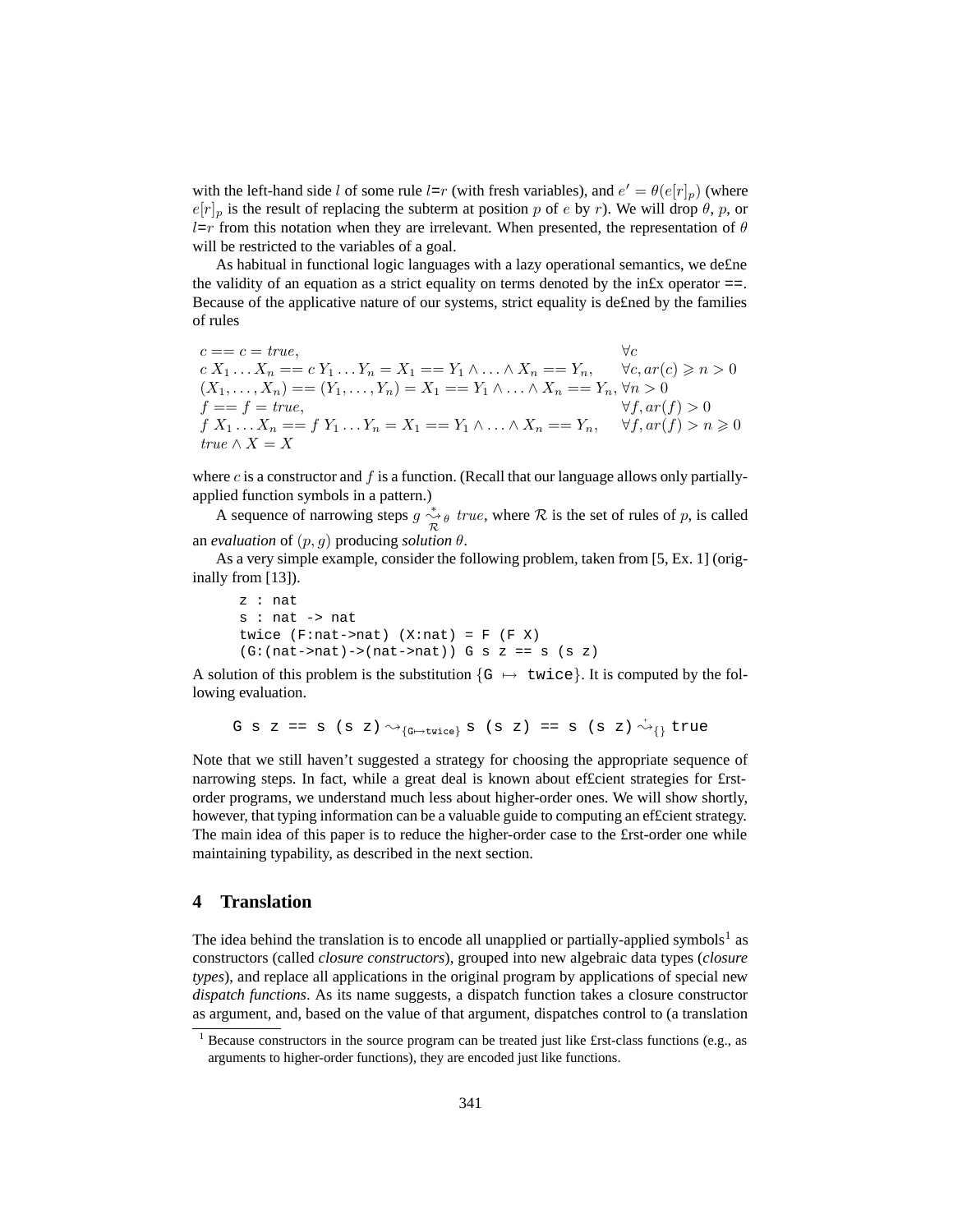of) the appropriate original function. The resulting program is well-typed in the strict £rstorder subset of the original language, so ordinary £rst-order narrowing strategies can be used to £nd solutions.

The main novelty introduced by the presence of types is that the translation constructs type-speci£c dispatch functions and associated closure-constructor types, one for each different function type encountered in the source program. (The obvious alternative—using a single dispatch function that operates over all closure constructors—is unattractive, because such a function could not be given a conventional static polymorphic type; some form of dependent typing would be required, and this would in general require dynamic type checking.) The translation essentially consists of two parts:

- **–** generation of a set of new nullary or unary *closure constructors*, corresponding to partially applied functions and constructors in the source program, and a set of new unary *dispatch functions*;
- **–** a syntax-directed transformation of the original program and goal, which replaces original constructor and function names by closure constructor names, original applications by dispatch function applications and original function de£nitions by equivalent uncurried function de£nitions.

The closure constructors and dispatch functions are then integrated with the translated program to produce the complete translated problem. Details of the translation are speci£ed in Figures 3 and 4. Borrowing from [5], we denote closure constructors with identi£ers pre- £xed by "#," closure types with the symbol "\$" indexed by an (arrow) type, and dispatch functions with the symbol "@" indexed by a type.

In a translated program, all functions appearing in expressions are fully applied, so no applicative expression ever mentions a function. Thus, solutions of a goal under the translated program never mention the new *dispatch* functions, though they may mention the new #s constructors. Solutions may be translated back into a higher-order form that doesn't contain these constructors by translating each construction  $\#s_0$  into the symbol name s, and each construction  $\#s_k(e_1, \ldots, e_k)$  into the application  $(s e_1 \ldots e_k)$ . A complete inverse translation for expressions is given in Figure 5.

## **4.1 Example**

Consider again the small example problem of the previous section. Our translation gives the following target problem

```
z : nat
             s : nat -> nat
             #twice<sub>0</sub> : d1
             #twice<sub>1</sub> : d2 -> d2
             #s_0 : d2twice (F:d2, X:nat) = \mathcal{Q}_{d2}(F, \mathcal{Q}_{d2}(F, X))@_{d1}(#twice<sub>0</sub>:d1, F:d2) = #twice<sub>1</sub>(F)
             \omega_{d2}(#twice<sub>1</sub>(F:d2), X:nat) = twice(F,X)
             \mathcal{Q}_{d2}(#s<sub>0</sub>:d2, X:nat) = s(X)
              (G:d1) \mathbb{Q}_{d2}(\mathbb{Q}_{d1}(G,\#s_0),z) = \mathbb{Q}_{d2}(\#s_0,\mathbb{Q}_{d2}(\#s_0,z))where
                      \mathtt{d1} = \$_{\mathtt{[hat} \rightarrow \mathtt{nat}]} \rightarrow \mathtt{[hat} \rightarrow \mathtt{nat}] = \mathtt{[}( \mathtt{nat} \rightarrow \mathtt{nat} ) \rightarrow ( \mathtt{nat} \rightarrow \mathtt{nat} ) \mathtt{]}d2 = \S_{\lceil \mathsf{nat} \rceil \to \lceil \mathsf{nat} \rceil} = \lceil \mathsf{nat} \to \mathsf{nat} \rceil
```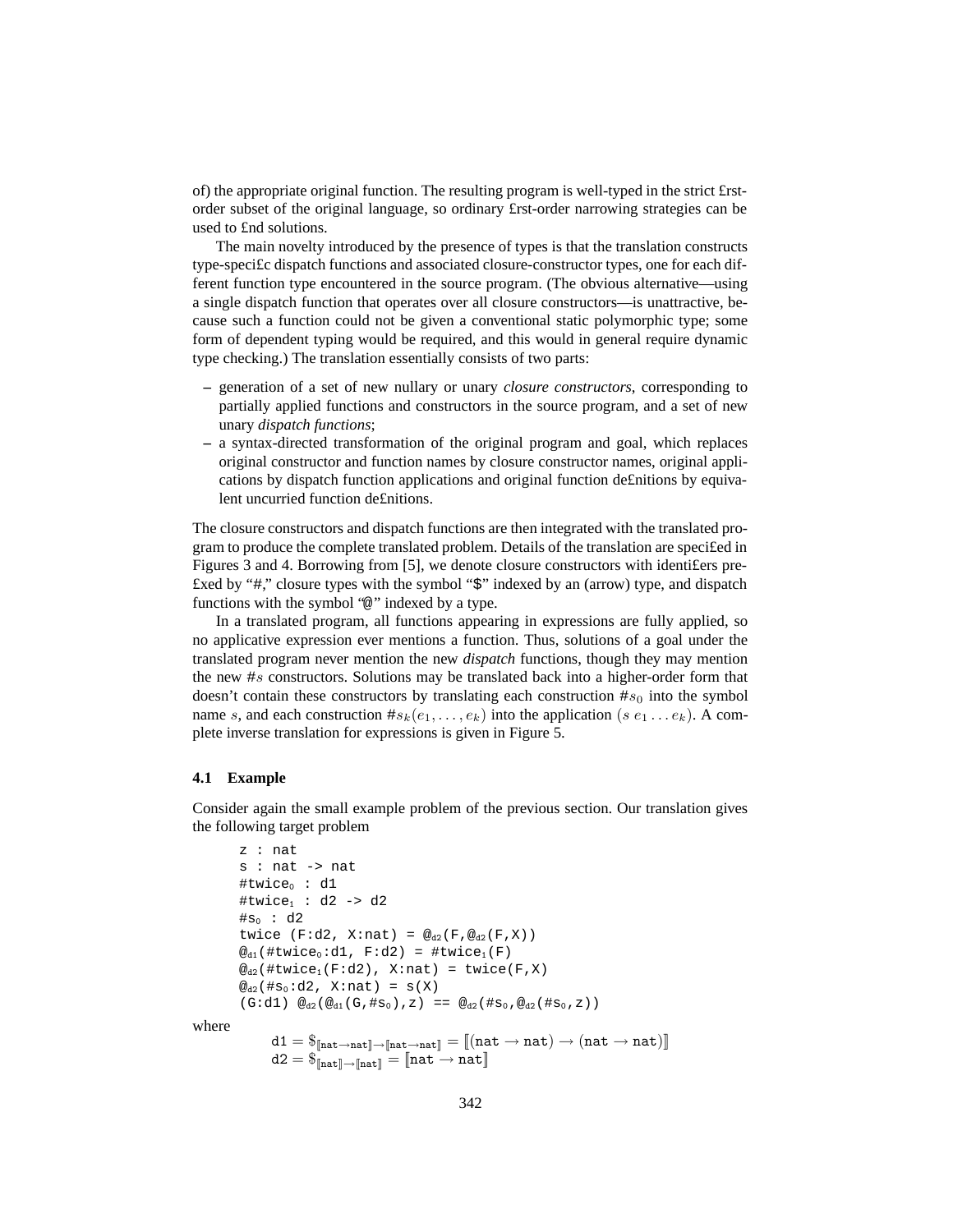$$
\begin{aligned}\n[\![d]\!] &= d \\
[(t_1, \ldots, t_n)]\!] &= ([\![t_1]\!], \ldots, [\![t_n]\!]) \\
[\![t_1 \to t_2]\!] &= \xi_{[\![t_1]\!]\to [\![t_2]\!]}\n\end{aligned}
$$

 $[[dec_1 \ldots dec_m rule_1 \ldots rule_n] = [[dec_1] \ldots [[dec_m]] \text{ news} is [[rule_1] \ldots [[rule_n] \text{ new} ]$  *newrules* where  $newsigs = nsigs(dec<sub>1</sub>) \dots nsigs(dec<sub>m</sub>)$  $\overrightarrow{nslgs'}(\textit{rule}_1)\ldots\overrightarrow{nslgs'}(\textit{rule}_n)$ and *newrules* =  $nrule(s(dec<sub>1</sub>)... *nrules(dec<sub>m</sub>)*$  $\mathit{nrules'}(\mathit{rule}_1)\ldots\mathit{nrules'}(\mathit{rule}_n)$  $[(v_1 : t_1, \ldots, v_n : t_n) e_1 = e_2] = (v_1 : [t_1], \ldots, v_n : [t_n]) [e_1] = [e_2]$  $[[c: t_1 \rightarrow \ldots \rightarrow t_n \rightarrow d]] = c : ([[t_1]] , \ldots, [t_n]]) \rightarrow d$ <br>= c : d (if  $ar(c) = n > 0$ )<br>(if  $ar(c) = n = 0$ )  $[ [f \ p_1 \dots p_n = e] ] = f([p_1], \dots, [p_n]) = [e]$ (patterns)  $[(v : t)] = (v : [t])$  $[(c\ p_1 \ldots p_n)] = (c([p_1], \ldots, [p_n]))$  $[f] = #f_0$  $[[(f\ p_1 \dots p_n)]] = (\#f_n([p_1], \dots, [p_n]))$  $\llbracket (p_1,\ldots,p_n)\rrbracket = (\llbracket p_1\rrbracket,\ldots,\llbracket p_n\rrbracket)$ 

(expressions)

$$
\begin{aligned}\n[v] &= v \\
[s] &= \#s_0 \\
[s] &= s \\
[(e_1, \dots, e_n)] &= ([e_1], \dots, [e_n]) \\
[(e_1 \ e_2)] &= \mathcal{Q}_{\text{[typeOf}(e_1)]}([e_1], [e_2])\n\end{aligned}\n\quad (if \ ar(s) > 0)
$$

**Fig. 3.** Translation Rules. The notation for translation is overloaded to work on each syntactic class. The de£nitions of  $nsigs(),nsigs')(),nrules(),$  and  $nrules'()$  are given in Figure 4.

An evaluation of the translated problem produces the following (incomplete) narrowing sequence:

$$
\begin{array}{rcl}\n\textcircled{a}_{2}(\textcircled{a}_{41}(G, \#s_{0}), z) &=& \textcircled{a}_{2}(\#s_{0}, \textcircled{a}_{2}(\#s_{0}, z)) \\
\textcircled{a}_{1}(\textcircled{a}_{41}(G, \#s_{0}), z) &=& \textcircled{a}_{2}(\#s_{0}, \textcircled{a}_{2}(\#s_{0}, z)) \\
\textcircled{a}_{1}(\textcircled{a}_{42}(\#s_{0}, z) &=& \textcircled{a}_{2}(\#s_{0}, \textcircled{a}_{2}(\#s_{0}, z)) \\
\textcircled{a}_{2}(\#s_{0}, \textcircled{a}_{2}(\#s_{0}, z)) &=& \textcircled{a}_{2}(\#s_{0}, \textcircled{a}_{2}(\#s_{0}, z)) \\
\textcircled{a}_{1}(\#s_{0}, \textcircled{a}_{2}(\#s_{0}, z)) &=& \textcircled{a}_{2}(\#s_{0}, \textcircled{a}_{2}(\#s_{0}, z))\n\end{array}
$$

The solution substitution  $\{G \mapsto \#twice_0\}$  to the translated problem is mapped by the inverse translation back to the substitution  $\{G \mapsto \text{twice}\}\$ , which is a solution of the original problem.

#### **4.2 Discussion**

We have tried to present the translation in the simplest and most uniform way possible. As a result, the translated code is substantially more inef£cient than necessary; this can be corrected by using a more sophisticated translation or by post-translation optimization,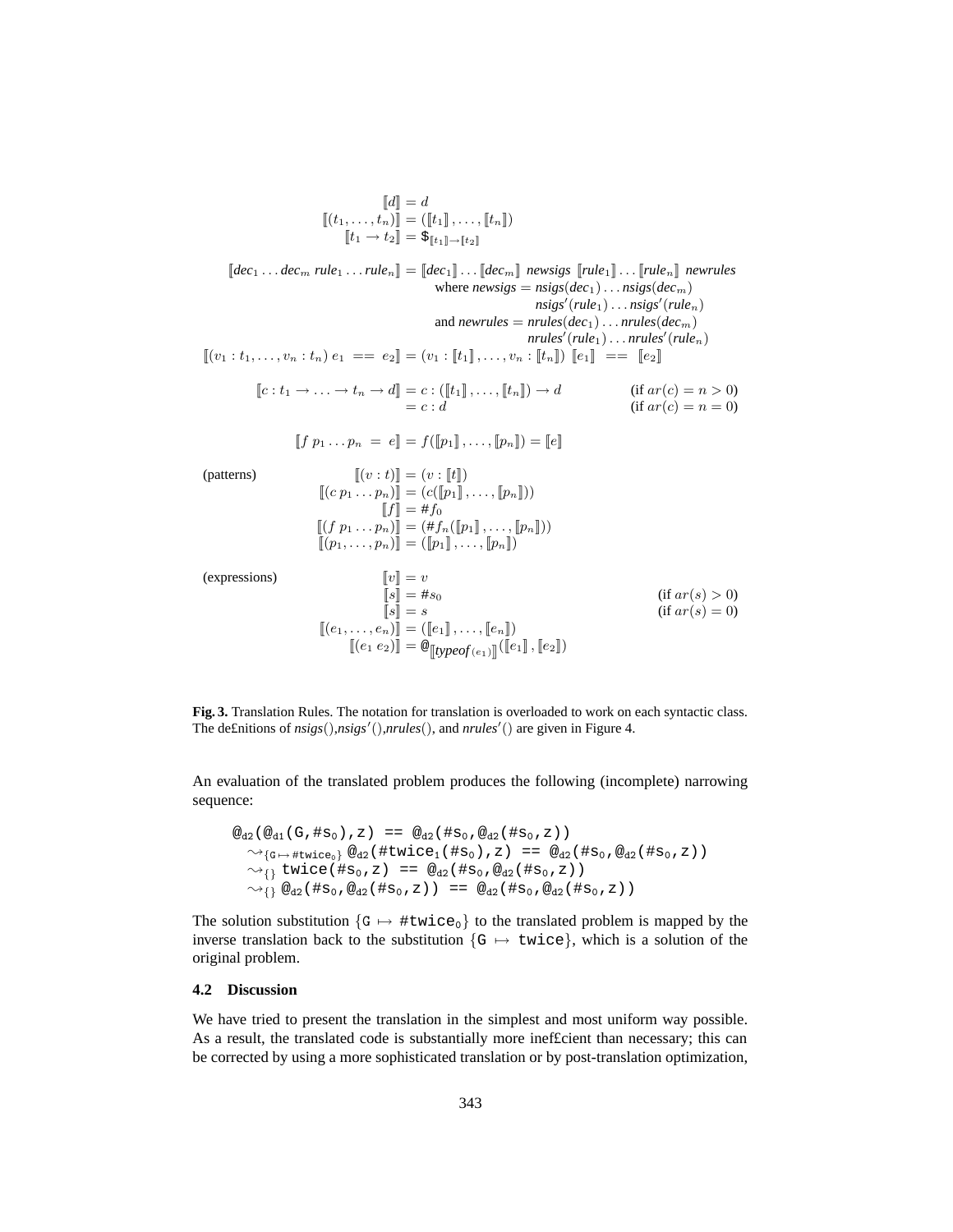$$
nsigs(s : d) = \{\}
$$
  
\n
$$
nsigs(s : t_1 \to \dots \to t_n \to d) = \begin{cases} *s_0 : [t_1 \to \dots \to t_n \to t], \\ *s_1 : [t_1] \to [t_2 \to \dots t_n], \\ \dots, \\ *s_{n-1} : ([t_1], \dots, [t_{n-1}]) \to [t_n \to t] \end{cases}
$$
  
\n
$$
nsigs'(f p_1 \dots p_n = e) = n sigs(f : typeof(f))
$$
  
\n
$$
nrules(s : d) = \{\}
$$
  
\n
$$
nrules(s : t_1 \to \dots \to t_n \to d) = \begin{cases} \mathcal{Q}_{[t_1 \to \dots \to t_n \to t]}(*s_0, v_1 : [t_1]) = *s_1(v_1), \\ \mathcal{Q}_{[t_2 \to \dots \to t_n \to t]}(*s_1(v_1 : [t_1]), v_2 : [t_2]) = *s_2(v_1, v_2), \\ \dots, \\ \mathcal{Q}_{[t_n \to t]}(*s_{n-1}(v_1 : [t_1], \dots, v_{n-1} : [t_{n-1}]), v_n : [t_n]) = \\ \mathcal{Q}_{[t_1 \to t]}(*s_{n-1}(v_1 : [t_1], \dots, v_{n-1} : [t_{n-1}]), v_n : [t_n]) = \\ s(v_1, \dots, v_n) \end{cases}
$$



$$
\begin{aligned}\n\llbracket v \rrbracket^{-1} &= v \\
\llbracket \# s_0 \rrbracket^{-1} &= s \\
\llbracket \# s_k(e_1, \dots, e_k) \rrbracket^{-1} &= (s \, e_1 \dots e_k) \\
\llbracket c \rrbracket^{-1} &= c \\
\llbracket (e_1, \dots, e_n) \rrbracket^{-1} &= (\llbracket e_1 \rrbracket, \dots, \llbracket e_n \rrbracket)\n\end{aligned}\n\tag{for other constructors } c)
$$



using standard simpli£cation techniques. For example, we replace *all* source applications by dispatch function applications, whereas in fact *only* applications whose operators are variables need to be dispatched; when the operator is a known symbol, the dispatch function call could be inlined. As another example, translated functions are called in only one place, from within the (type-appropriate) dispatch function, so they could be inlined there without increasing code size. Note, however, that one cannot in general perform *both* these transformations simultaneously without risking a blow-up in the size of the translated program.

Our translation relies fundamentally on having a monomorphic source program, so that each source function can be assigned unambiguously to a closure-constructor type and associated dispatch function in the target. It is obviously desirable to extend the translation to polymorphic problems. One straightforward approach is to generate (automatically) multiple *specialized* versions of the program's polymorphic functions, one for each type at which the function is used, before applying the translation [12]. This method works for problems that combine polymorphic programs with monomorphic goals. For example, given the program

$$
u : f \circ o
$$
  

$$
v : bar
$$
  

$$
id (Z : \alpha) = Z
$$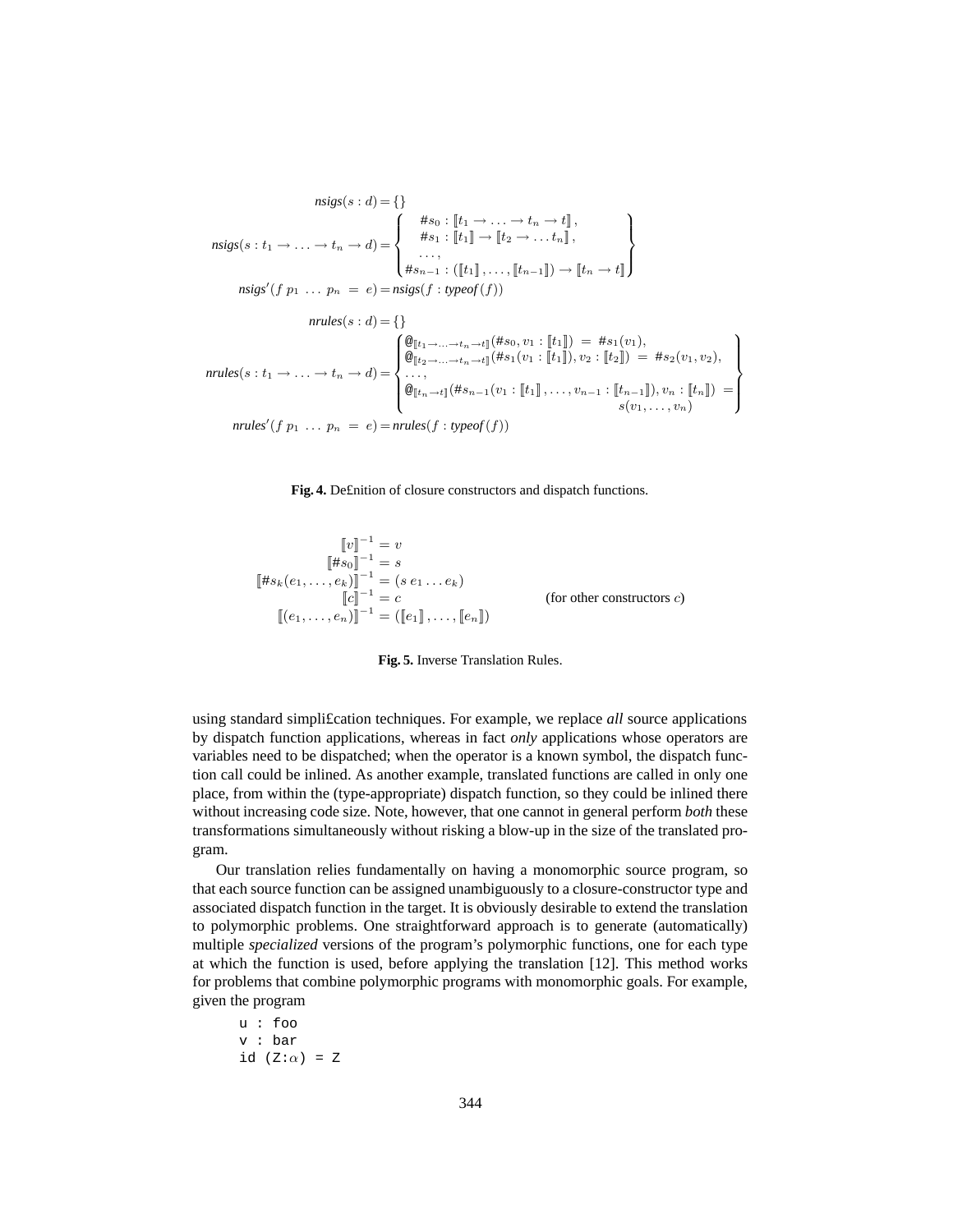where  $\alpha$  is a type variable, we can solve the goals

 $(X:foo, Y:bar)$  (id X, id v) ==  $(u, Y)$  $(F:foo->foo,G:bar->bar)$   $(F u, G v) == (u,v)$ 

by £rst specializing id into two functions

```
id\_foo (Z:foo) = Z
idbar (Z:bar) = Z
```
and then translating to £rst-order and solving in the normal way. For the latter goal, we obtain the solution  $\{F \mapsto id\_foo, G \mapsto id\_bar\}$ ; we can transform both the monomorphic function names appearing in the solution back into id for presentation to the user. Note that the type annotations on variables F and G are needed to guide the specialization process.

This approach fails to handle goals with polymorphic function-typed variables. For example, given the above program, consider the goal

 $(F u, F v) == (u, v)$ 

Here  ${F \mapsto \text{id}}$  is the (sole) solution to the polymorphic goal; no single monomorphic instance can possibly be a solution. Solving this problem appears to require dynamic (runtime) type manipulation. For example, Hanus [8] has shown that a system using explicit type annotations on all terms together with runtime type uni£cation can express the Warren transformation using a single polymorphic dispatch function; there are static analyses that permit the runtime types to be omitted *provided* there are no function-valued goal variables [7]. If there *are* function-valued variables, some runtime type operations will need to remain, and it is not clear what level of static type checking can be guaranteed to the programmer; we are currently investigating this question.

Our translation is presented as operating on an entire program at one time, but this is not a fundamental requirement. If the source program is given incrementally, the translation can be performed incrementally too, provided that it is possible to add new constructors to an existing algebraic datatype and new rules for an existing dispatch function on an incremental basis.

# **5 Correctness**

In this section we formulate the correctness of our translation and sketch its proof. Intuitively, a translation of a source problem into a target problem is correct if solutions of the source problem can be computed by means of the target problem, i.e., if the following diagram commutes:



More speci£cally, it should make no difference whether we compute the solutions of a source program directly or through its translation. To formalize this idea, we need the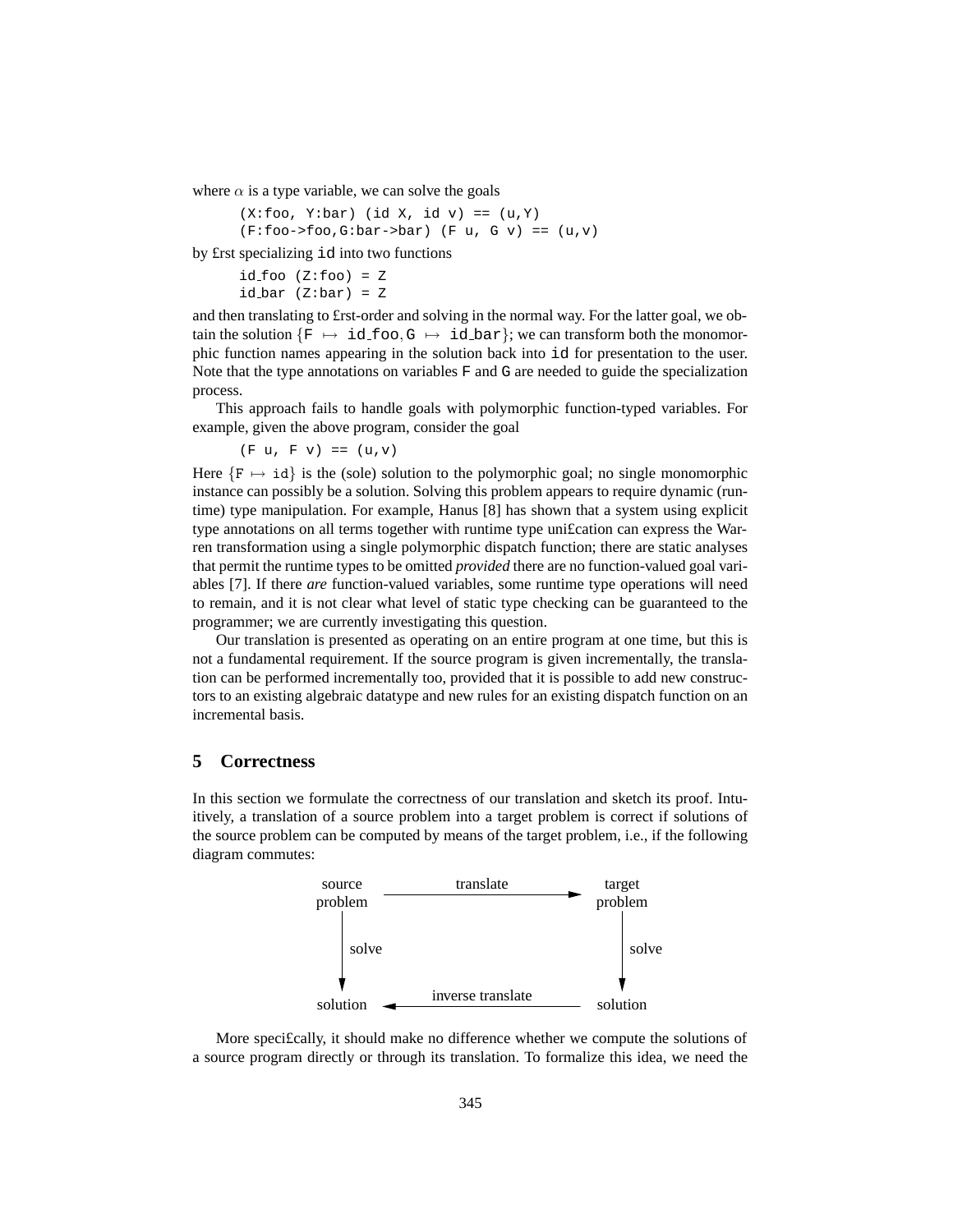following notation and de£nitions. If  $\theta$  is a substitution, we de£ne  $\|\theta\|$  as the substitution that, for any variable  $v$ ,  $\llbracket \theta \rrbracket(v) = \llbracket \theta(v) \rrbracket$ . We say that a substitution  $\theta$  is *applicative* if, for any variable  $v, \theta(v)$  is an applicative term. Two substitutions are *equivalent* if each one can be obtained by the other through a renaming of variables. If  $\theta$  is a substitution and g is a goal, then  $\theta_{|\mathcal{V}ar(g)}$  denotes the *restriction* of  $\theta$  to the variables of g. If P is a problem, then  $solve(P)$  is the set of its solutions. If S is a set, then  $\|S\| = {\|x\| \, |x \in S}$ . The comparison of two sets of substitutions is always implicitly intended modulo equivalence of substitutions.

Let P be a source problem. We say that a translation  $\llbracket \cdot \rrbracket$  is *complete* iff, for every source problem  $P$ ,  $solve(P) \subseteq [solve([P]])^{-1}$ . We say that a translation  $[]$  is *sound* iff, for every source problem  $P$ ,  $solve(P) \supseteq [solve([P]])]^{-1}$ .

Note that the soundness and completeness of a narrowing strategy used to compute a problem solution are not an issue for the soundness and completeness of a translation, though we envision that a sound and complete strategy will be used for the target program.

We express the completeness of our translation as:

*Let* θ *be a solution (applicative substitution) of a problem* (p, g)*, where* p *is an* ATRS*. There exists a substitution*  $\theta'$  *such that*  $\llbracket g \rrbracket \overset{*}{\underset{[p]}{\rightsquigarrow}} \theta'$  *true and*  $\llbracket \theta' \rrbracket_{[Var(g)}^{-1}$  *is* 

*equivalent to* θ*.*

The proof of the completeness of our translation is in two parts. First, one proves the completeness claim when all the steps of a computation are rewriting steps by induction on the length of the computation. Then, one proves the completeness claim of a narrowing computation by lifting the completeness result for the corresponding rewrite computation.

The intuition behind the completeness of our translation is that a computation in the source program is "simulated" by a computation in the target program. For example, the evaluation presented in Section 4.1 simulates the corresponding evaluation presented in Section 3.4.

Each application in the source program is replaced by at most two applications in the target program (before optimization). Consequently, the derivation in the target program takes more steps than in the source program, but only by a constant factor. Moreover, all the target program steps are £rst-order. In addition, the optimized translation of a £rst-order source application is just itself. Thus, there is no loss of ef£ciency in the target program for purely £rst-order narrowing computations in the source program.

We express the soundness of our translation as:

Let 
$$
(p, g)
$$
 be a problem, where p is an ATRS. If  $[g] \underset{[p]}{\overset{*}{\sim}} \underset{[p]}{\circ} \underset{[p]}{\overset{*}{\sim}} \circ$  true, then  $[{\theta}]_{|\mathcal{V}ar(g)}^{-1}$  is a solution of  $(p, g)$ .

The proof of the soundness of our translation stems directly from González-Moreno's work [5]. His translation of a problem can be obtained from our translation of the same problem by collapsing all our dispatch functions into a single untyped dispatch function. Some consequences of this difference are discussed in Section 6. For example, his translation of Example 4.1 yields the following £rst-order program (where we have added type annotations):

```
twice (F:nat->nat, X:nat) = \mathcal{Q}(F,\mathcal{Q}(F,X))@(#twice<sub>0</sub>:(nat->nat)->(nat->nat), F:nat->nat) = #twice<sub>1</sub>(F)
```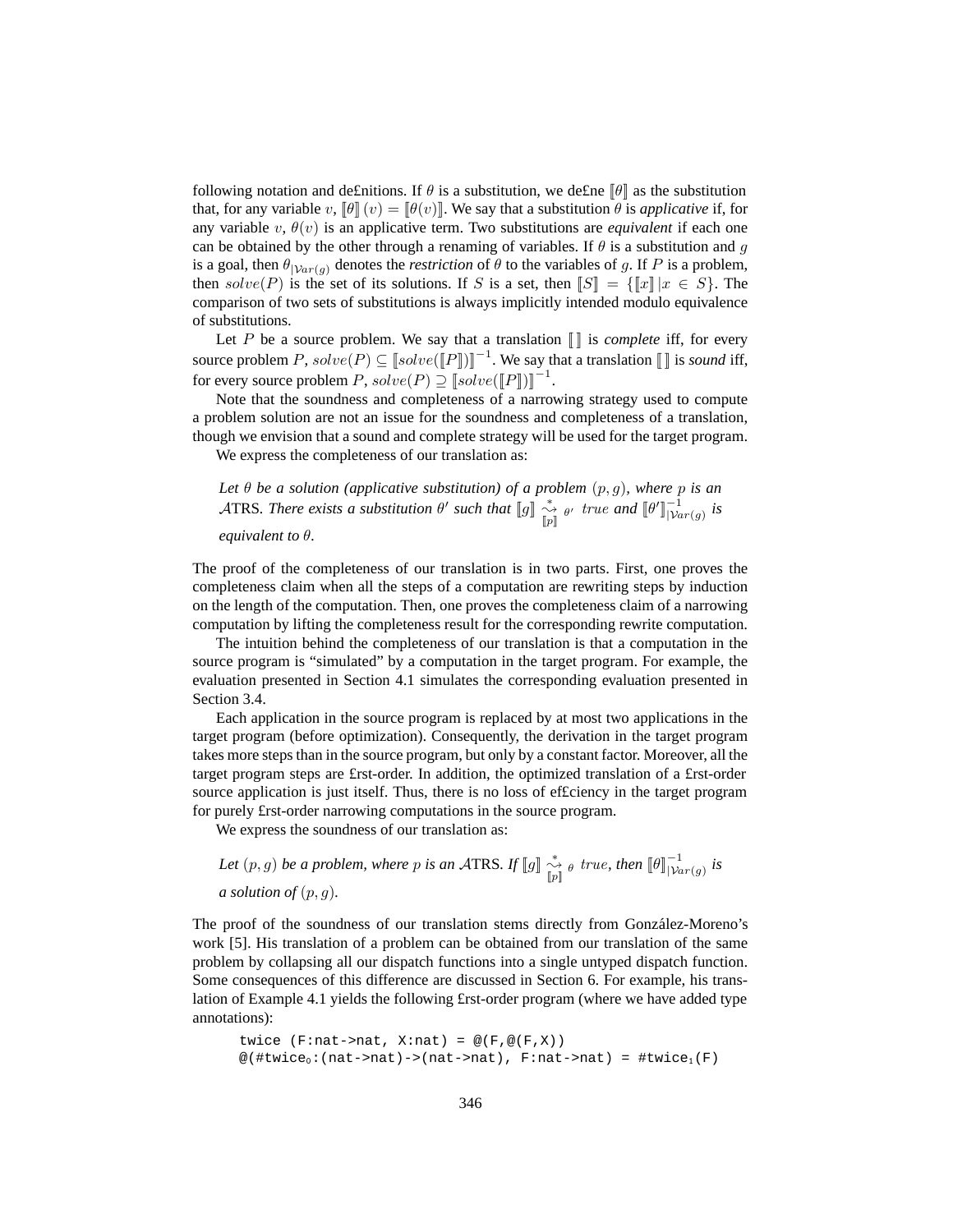

**Fig. 6.** Portion of the search space of  $\mathcal{Q}(\mathcal{Q}(G, \#s_0), z) = 2$ 

```
@(#twice<sub>1</sub>(F:nat->nat), X:nat) = twice(F,X)
@(#s<sub>0</sub>:nat->nat, X:nat) = s(X)(G:(nat->nat)->(nat->nat)) \ @(@(G, #s0),z) == @(\#s0,@(*s0,z))
```
Therefore, every solution (substitution) of a problem computed via our translation is also computed by González-Moreno's translation of the same problem. Thus, [5, Th. 1] directly implies that our translation is sound.

# **6 Related Work**

The bene£ts of our approach to higher-order narrowing computations can be better understood by comparing it with related work.

#### **6.1 Smaller Narrowing Space**

The approach to higher-order narrowing closest to ours is [5]. The major difference between these approaches is that our target programs are well-typed whereas the target programs in [5] are not. We show the effects of this difference on the narrowing space of the example discussed in Section 5. Figure 6 shows a portion of the goal's narrowing space computed with the translation proposed in [5], where 2 is an abbreviation of s (s z). The same portion of narrowing space generated by our target program contains only the left branch. Both middle and right branches of Figure 6 contain ill-typed terms. The right branch is in£nite due to

```
@(\mathsf{G},\# \mathtt{s}_0) \;\stackrel{\star}{\leadsto}\; @(\mathsf{G}' , @(\mathsf{G}' , \# \mathtt{s}_0) ) \;\stackrel{\star}{\leadsto}\; \mathop{\mathrm{GL}}\nolimits(S' , @(\mathsf{G}' ' , @(\mathsf{G}'') , \# \mathtt{s}_0 ) ) )\;\stackrel{\star}{\leadsto}\; \ldots
```
These conditions, neither of which arises with our translation, have far reaching consequences. An increase in the branching factor of the nodes of a narrowing space implies an exponential growth of the number of nodes that may be generated during a computation. The presence of in£nite branches in the search space implies that sequential implementations of complete narrowing strategies may become operationally incomplete. Even if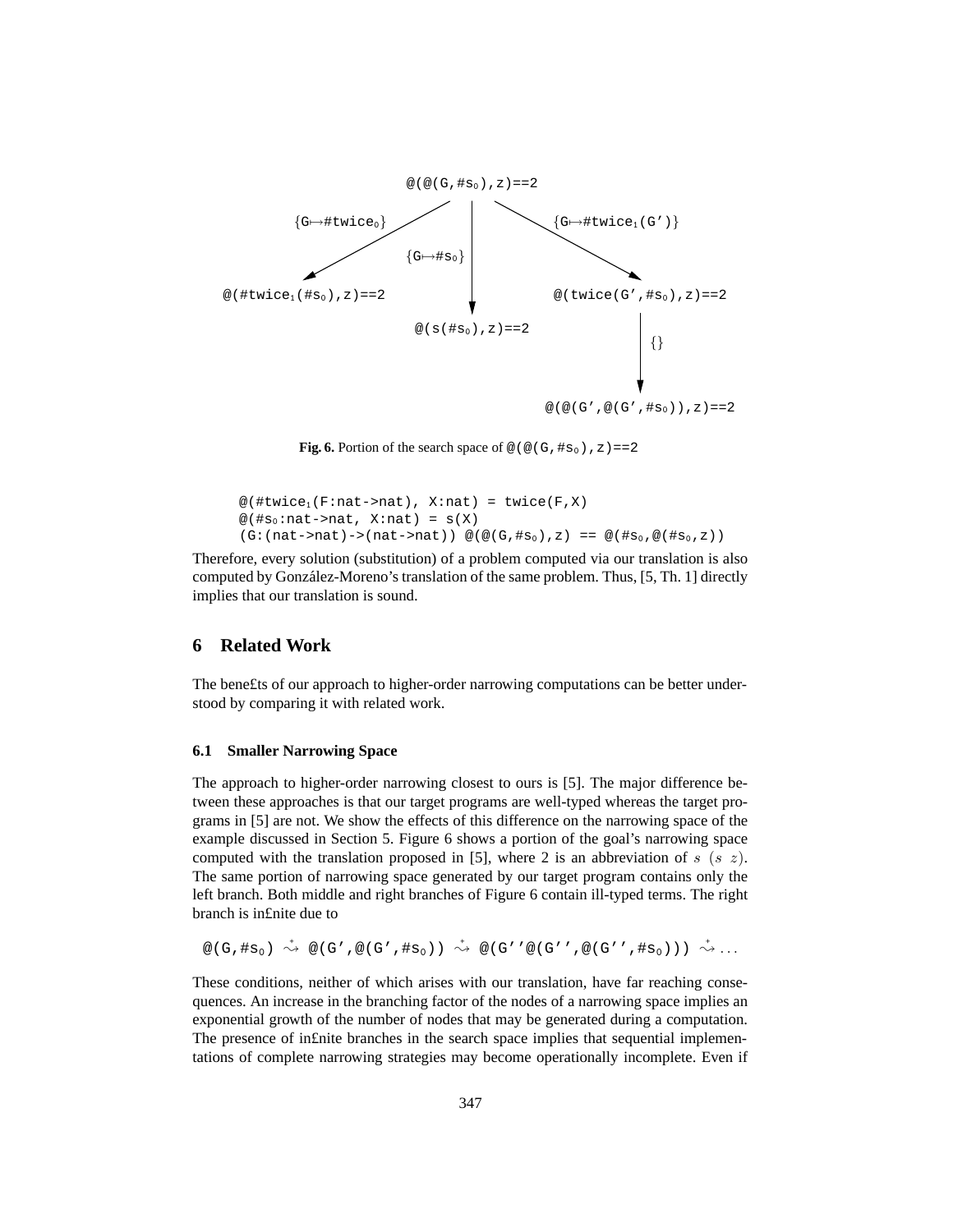these extreme consequences can be avoided in many cases, we expect in most cases a substantial slowdown of narrowing computations that discard type information. This observation is also made in [10].

Of course, even branches containing only type-correct terms may be in£nite, making the use of sequential implementations problematic. We believe, however, that the behavior of such implementations will be much easier for the programmer to understand if they are guaranteed to proceed in a well-typed manner. Gratuitous alteration of the size or £niteness of the narrowing space which cannot aid in £nding solutions is surely unacceptable.

## **6.2 Expanded programs**

Our overall approach has a signi£cant difference with respect to both [6, 10]. We reduce higher-order narrowing computations to £rst-order ones by means of a program translation that is largely independent of both the class of source programs and the narrowing strategy applied to these programs. This decoupling opens new possibilities. For example, there is no published work on higher-order narrowing in both constructor based, weakly orthogonal rewrite systems and inductively sequential, overlapping rewrite systems. It is easy to verify that our translation preserves many common properties of rewrite systems, including weak orthogonality and inductive sequentiality. Since sound, complete, and ef£cient £rst-order narrowing strategies are known for both weakly orthogonal rewrite systems [2] and inductively sequential, overlapping rewrite systems [1], our approach immediately provides a means for higher-order narrowing computations in these classes.

#### **6.3 Ef£ciency**

Another difference of our approach with respect to both [6, 10] is the granularity of the steps. Both [6, 10] perform narrowing computations by means of inferences whereas our approach promotes the use of strategies that perform true narrowing steps. Generally, we expect an overhead when a narrowing step is broken into many inferences.

A noteworthy feature of our approach is that when no variable of function type is instantiated, higher-order narrowing computations do not cost signi£cantly more than £rstorder narrowing computations. This feature is essential for powerful functional logic languages. For example, the current proposal for Curry de£nes the dispatch function as *rigid*, thus excluding higher-order narrowing computations from the language, "since higherorder uni£cation is an expensive operation" [4, Sect 2.6]. Our translation is a step toward lifting exclusions of this kind. Indeed, the above feature extends (at least for monomorphically typed programs) the behavior of modern narrowing strategies in that when no variable is instantiated, narrowing computations should not cost signi£cantly more than functional computations.

#### **6.4 Partial Applications in Patterns**

There is a signi£cant difference between [6] and the other higher-order narrowing approaches referenced in this paper. In [6], the patterns of a rule may consist of or contain higher-order patterns [9]. For example, [6, Ex. 1.2] defines a higher-order function  $diff$ , where  $diff(F, X)$  computes the differential of F at X in the form of a higher-order pattern. The rules of diff include higher-order patterns for symbols such as sin, cos, and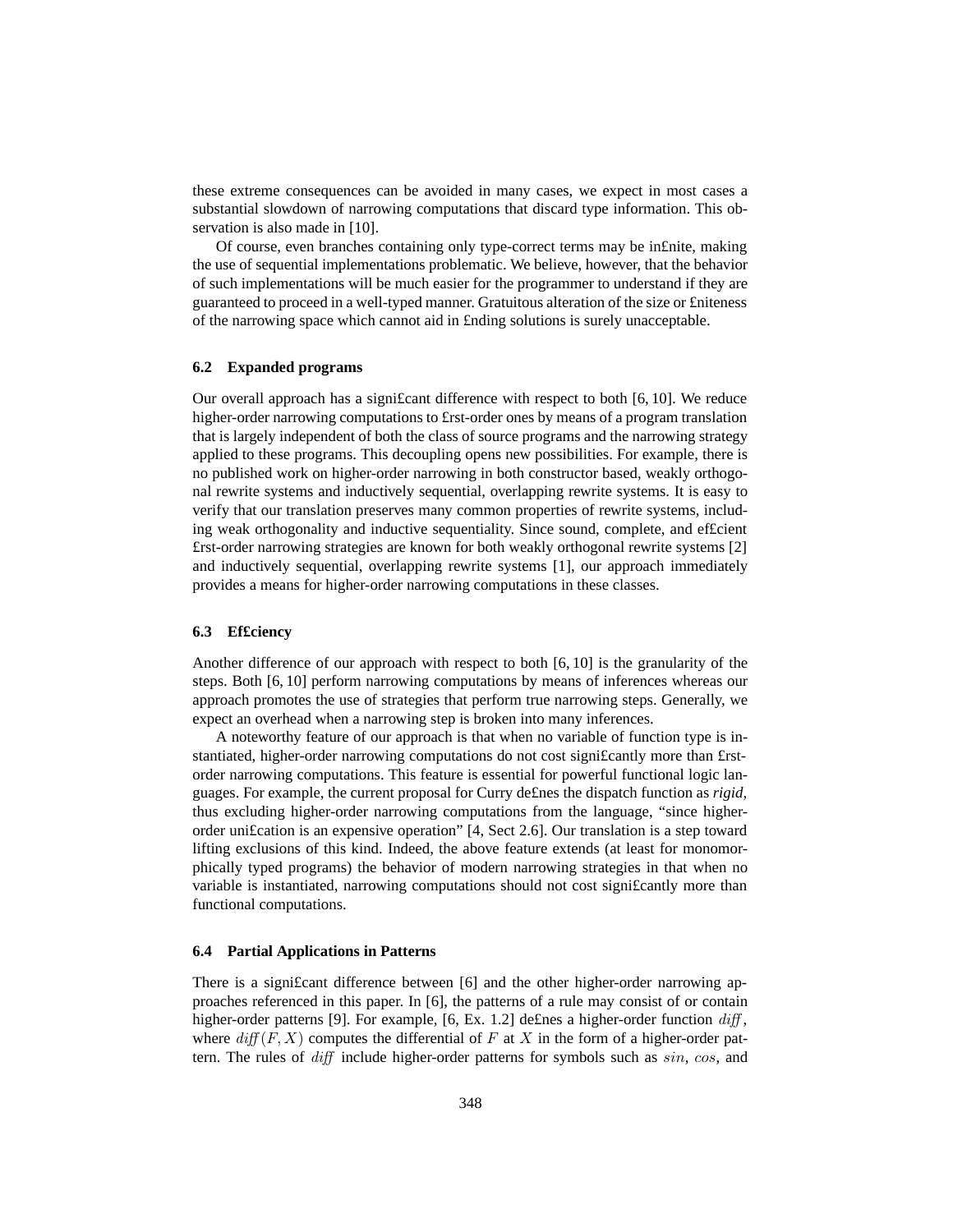$ln$ . Although intuitively these symbols stand for functions sine, cosine, and logarithm, the program de£nes neither the symbols nor the functions by means of rewrite rules. Our approach supports and extends this feature. The following de£nitions, where for readability we omit type declarations, allow us to express polynomial functions.

const  $N = N$  $x \times x = x$ plus  $F G X = F X + G X$ times  $F G X = F X * G X$ 

For example, the function  $x^2 + 1$  would be expressed using the above rules as

plus (times x x) (const 1)

The following program de£nes our  $diff$  function. Similar to [6], narrowing allows us to use diff to compute symbolic integration, although diff alone would be inadequate in most cases. By contrast to  $[6]$ , we use  $diff$  to compute both the symbolic derivative with respect to x of a polynomial and the differential of a polynomial at  $x = X -$  in our framework the former evaluates to a function and the latter evaluates to a number.

```
diff (const _{}) = const 0diff x = const 1diff (plus F G) = plus (diff F) (diff G)
diff (times F G) = plus (times (diff F) G) (times F (diff G))
```
For example

```
plus (times x x) (const 1) 2 \stackrel{*}{\rightsquigarrow} 5
diff (plus (times x x) (const 1)) 2 \stackrel{*}{\rightsquigarrow} 4diff (plus (times x x) (const 1)) \stackrel{*}{\rightsquigarrow}plus (plus (times (const 1) x) (times x (const 1)))
            (const 0)
```
A "simpli£cation" function with rules such as the following ones would be useful to improve the latter and necessary to compute non-trivial symbolic integration.

```
simpl (plus F (const 0)) = Fsimpl (times F (const 1)) = F
...
```
Our approach eases understanding the appropriateness of this unusual programming style. Intuitively, both functions and constructors of the source program become (closure) constructors of the target program, hence function symbols in patterns of the source program need not be harmful. Indeed, higher-order programming is, loosely speaking, allowing a function  $f$  to be the argument of a function  $g$ . A rule of  $g$  has generally a variable, of functional type, to match or unify with  $f$ , but there is no reason preventing the use of the symbol  $f$  itself in the rule of  $q$ . Furthermore, since we do not allow fully applied functions in patterns, the use of functions in patterns does not compromise the con¤uence of the program, although the lack of con¤uence would not be an issue for our translation in any case.

# **7 Conclusion**

We have presented a translation from source to target programs that allows us to perform higher-order narrowing computations with £rst-order narrowing strategies. This has several noteworthy advantages.